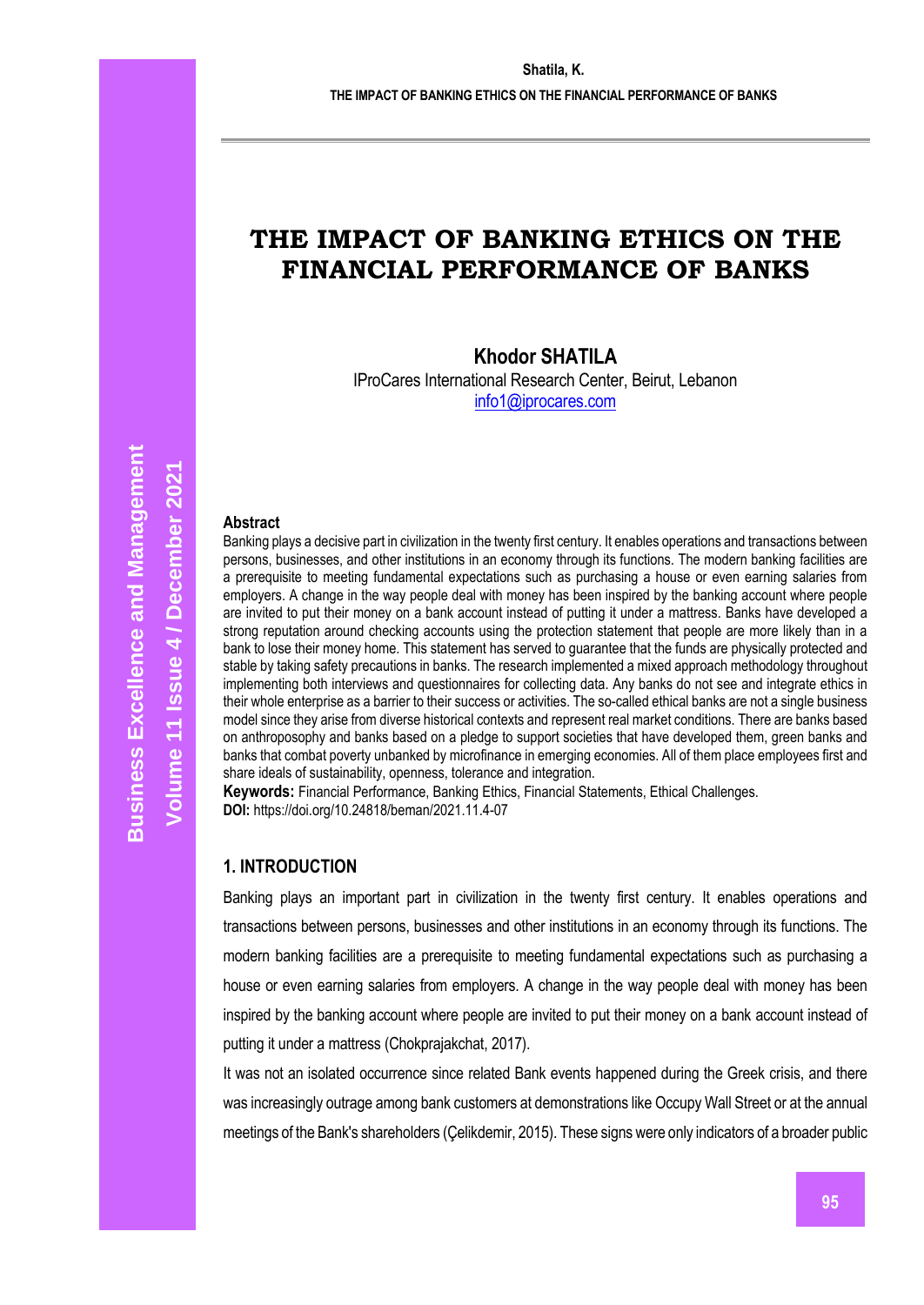malaise. Banks simply lost popular confidence: an important component of every financial transaction. The banking system is based on confidence and therefore requires confidence to operate efficiently. At a fundamental stage, the bank note is the emblem of the trust in the banking sector, as each note carries the commitment rendered to the holder (Albu, 2020).

In a time where the world was stuck with economic crises, incidents that represented a response from the population were mostly caused, stimulated and encouraged by the combination of several events, processes and shortcomings within the banking sector. The challenges in the US and UK immobilizing sectors and the uncertainties in connection with high leverage in banks caused Lehman Brothers to bankrupt in 2007.

In stock markets, this bankruptcy caused mayhem, which sparked fear worldwide. The crash followed the development in the immobilization industry for a long time that resulted in the building sector becoming a bubble. The house price grew into a bubble, which enabled banks to participate in sub-prime lending which was a widely used business activity as a result of the crash and subsequent inquiries. Many of the risky subprime credits approved under regulatory oversight by banks culminated in customer insolvencies and asset repossessions, leading banks to an ever-greater pile of toxic assets affecting liquidity (Dekerckhove, 2017).

Furthermore, in the financial sector, a recent development took place more extensively. The structure of shadow banking, including unregulated financial institutions and unregulated businesses of controlled financial companies, has become increasingly common. By shadow banking activities, companies have also been able to hold off track any of these toxic assets reporting more strongly on equity values than realities and infants according to (Saitri, 2017).

The shadow banking framework also enabled financial institutions to take more risks, particularly among investment banks, with a very high level of leverage. Innovative practices have also been instrumental in the development of the crisis. The creditors followed a "originating to distribute" paradigm with the stock of toxic assets in banks and the growing challenge of liquidity issues.

Contrary to the conventional lending paradigm in which the investor uses its assets and is reimbursed by the borrower over a span of time, the uncertainties lie with the lender who checks thoroughly when the borrower can reimburse. In order to market the contracts to a third entity, either an agency or an investor, in the case of an original distributor, the lender loans capital to the supplier (Ramboarisata, 2019).

These sales, however, would not be likely if the loans bundled and packaged in mortgaged securities were not circulated in a dynamic scheme of derivatives, and the credit rating agencies graded them as secure and AAA classified. If any mortgage-backed securities have been assessed as volatile, they have been AAA classified debt bonds according to (Ali, 2016).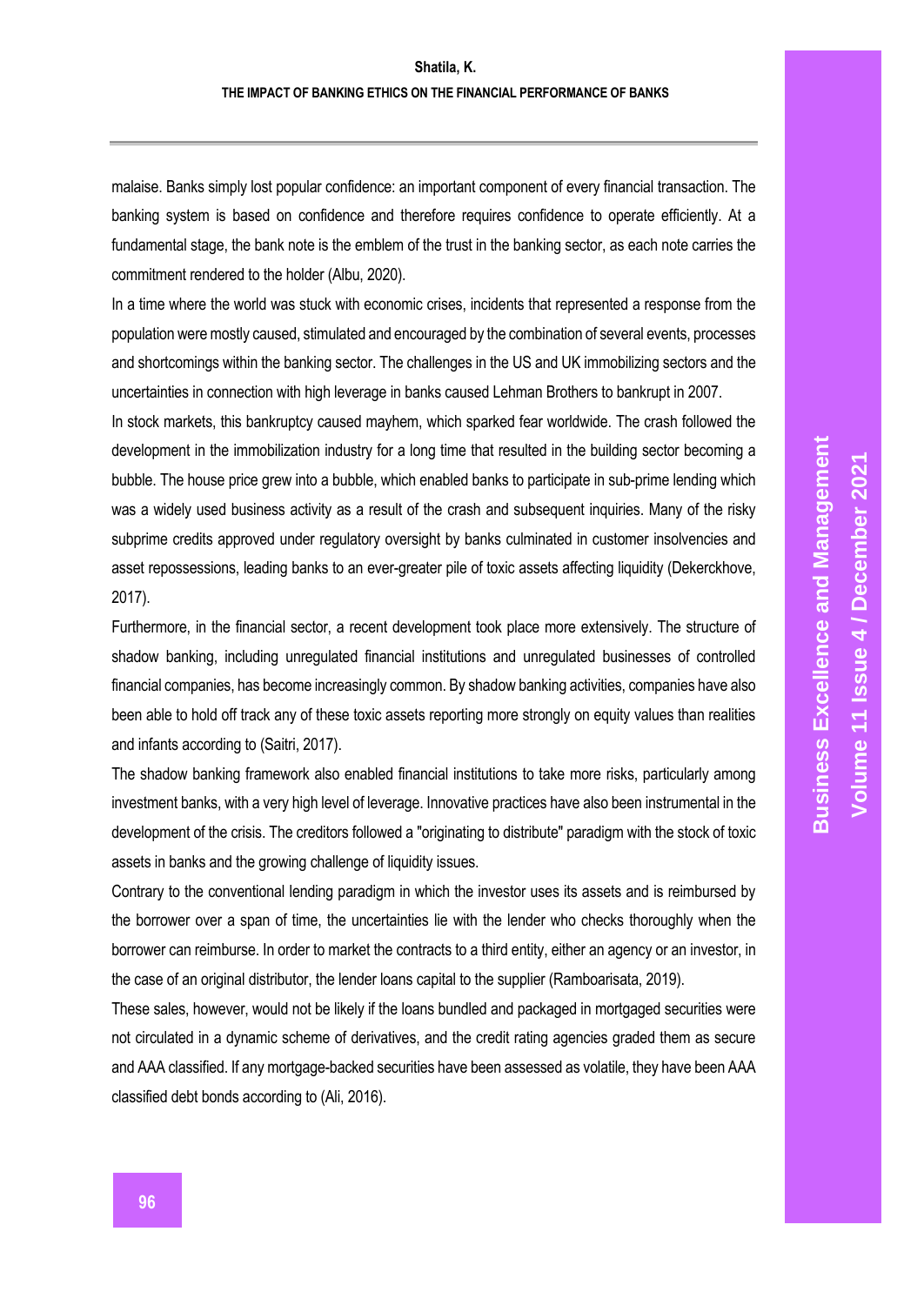#### **THE IMPACT OF BANKING ETHICS ON THE FINANCIAL PERFORMANCE OF BANKS**

Consequently these shares have been purchased because of high reviews. But since the credibility of those loans remained doubtful, several investors purchased the securities with another invention, the Credit Default Swaps according to (Abdulkareem, 2017). The credit default swaps have provided an opportunity for buyers to hedge positions and to expose themselves to mortgage-backed securities and collateralized debt obligations according to (Olmos, 2019).

The aim of this research is to identify factors in the environmental set up that influence behaviours in the industry and evaluate the existing methods of prevention. In order to achieve this aim, the following research objectives were formulated:

Objective 1: To analyze the secondary ethics analysis in the banking sector

Objective 2: Ethics in the biggest crisis affecting banking in history can be assessed objectively.

Objective 3: Evaluating the industry's existing climate and identifying causes which could hinder industry ethics.

Objective 4: Evaluation of emerging structures employed to discourage immoral behaviors. In order to reach the objectives of this study several questions were formulated during this study:

- Question 1: Has the ethical culture in the industry evolved or has it remained the same?
- Question 2: How suitable is the current industrial, political and social set-up to the existence of ethics in banking?

#### **2. SIGNIFICANCE OF THE RESEARCH**

This study examines the ethical culture of banking in how ethics is promoted in banks, behavioral influencers and regulators. The study aims to examine whether forces within and around the banking sector are able to affect employee behavior and create anomalies with regard to anomaly determinants in the Lebanese banking industry.

This study shows whether or not substantial progress has been made in shaping behavior and maintaining the bank industry a good ethical culture. It also brings the regulatory reaction to the current crisis into context by looking into the regulatory reactions to previous crises; to identify whether sufficient attempts are historically made in the sector to solve ethical problems when regulators enter post-crisis situations; and whether the 2007 recession comparisons with past crises remain. The banking industry has made great advances, especially in its strategies, scope, instruments and operations.

#### **3. BUSINESS ETHICS STRATEGY IN BANKING**

Ethics is of immense significance to the financial industry as any company appreciates the prestige and success it has built for itself (Dekerckhove, 2017).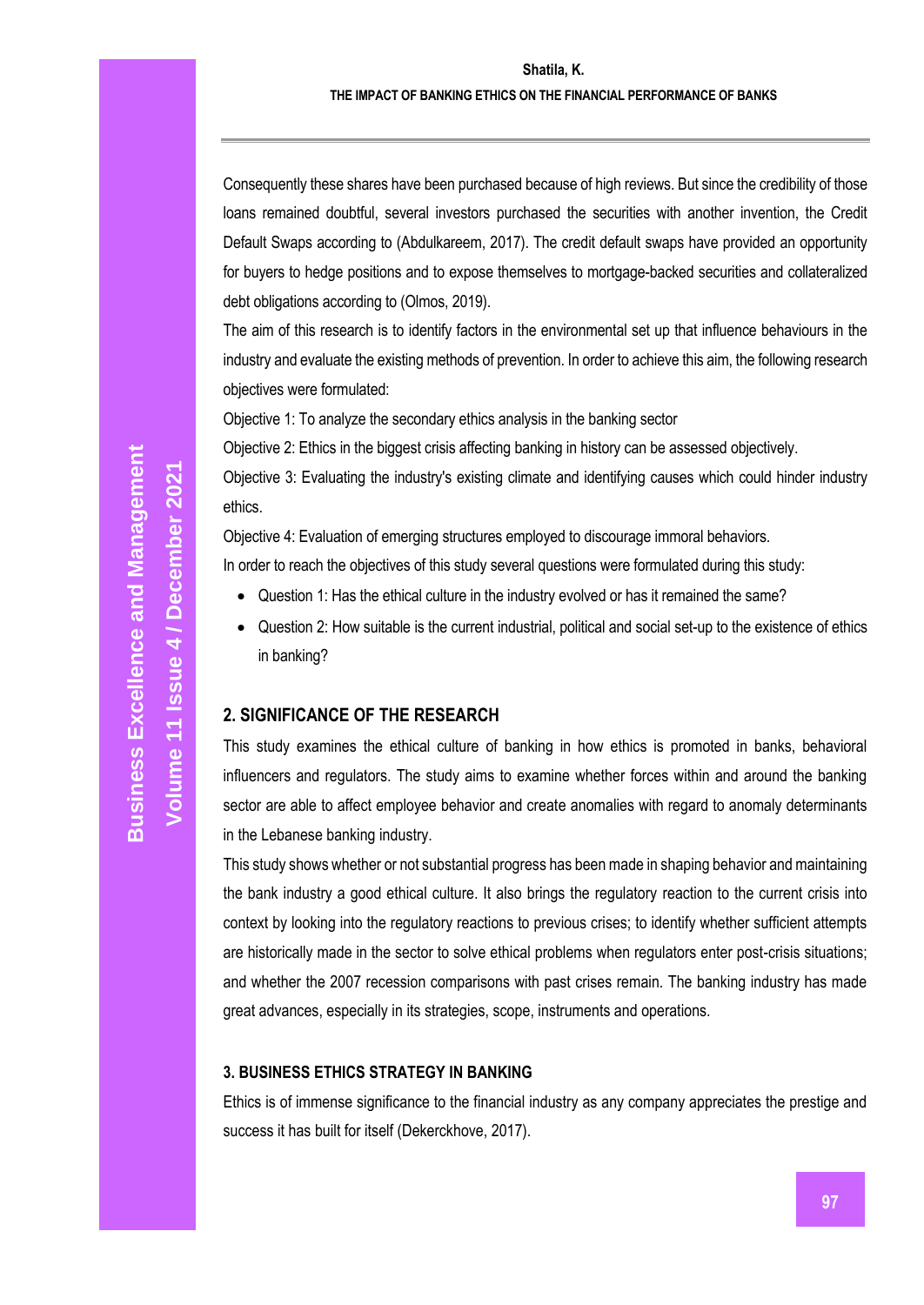It is claimed that, when ethics is implemented, a bank has respect for fairness, dignity, social conscience, transparency and conformity. In gray areas of ethics and under heavy strain, banks may make decisions that can damage credibility and trigger financial risk. No bank will say that bribes are recognized as acceptable in return for loans, selling to related parties or misleading customers (Geeta, 2016).

The banks also can not exclusively stick to the ethical standards to be established in the sector. The cause of the several confrontational issues in the banking industry is bribery and corruption.

Honesty and transparency in the banking sector are of high importance. The bank's sustainability is decided by trustworthiness. Usually, average citizens would be unable to get an equal understanding and the requisite technological expertise A typical bank customer has little ability and sufficient information to understand how transactions in the banking hall are done.

#### **4. ETHICS AND THE CONCEPT OF BUSINESS ETHICS**

Asu (2017) called the ethics metaphysical analysis of the appropriate or the wrongdoing of humanity. An agreed theory of good or wrong regulating the conduct of an individual, the activities of representatives of the community, or the acts of an association" says Dana (2017) believed that a large career is willing to assume obligation to behave in the public interest, needing a transparent engagement of its own connection.

Both companies have to raise profits, if they do not, their primary goal has failed. This is in violation of our societal framework that allows and promotes its commercial practices because it performs so in an unethical manner. The aim of teaching ethics is to continually state that company has the purpose of gaining and producing profits with respect. From this, it becomes clear that immoral financial practices with some bank or other company can be detrimental, and is unfair, to the bank, the depositors or other banks and the banking public as a whole.

Because of their critical and significant position as custodian of public and private funds, banks play a function both in financial intermediation; the banking sector transcends income. Therefore, there are growing corporate and technical principles that banks ought to accept to represent them as legal, healthy, secure and trustworthy organizations according to Durr (2019).

Ethics vary from functional concerns established, such as a requirement for a business to be truthful with its clients, to broader social and ethical problems, such as an enterprise's environmental duty and workers' rights. Most legal issues occur out of disputes between the various desires of company leaders and their workers. The management ought to reconcile the ideal with the real – the need to allow fair gains of fairness in corporate operations, health at work and greater environmental and social problems to the owners of the firm. The multinational, diversified existence of many major companies and the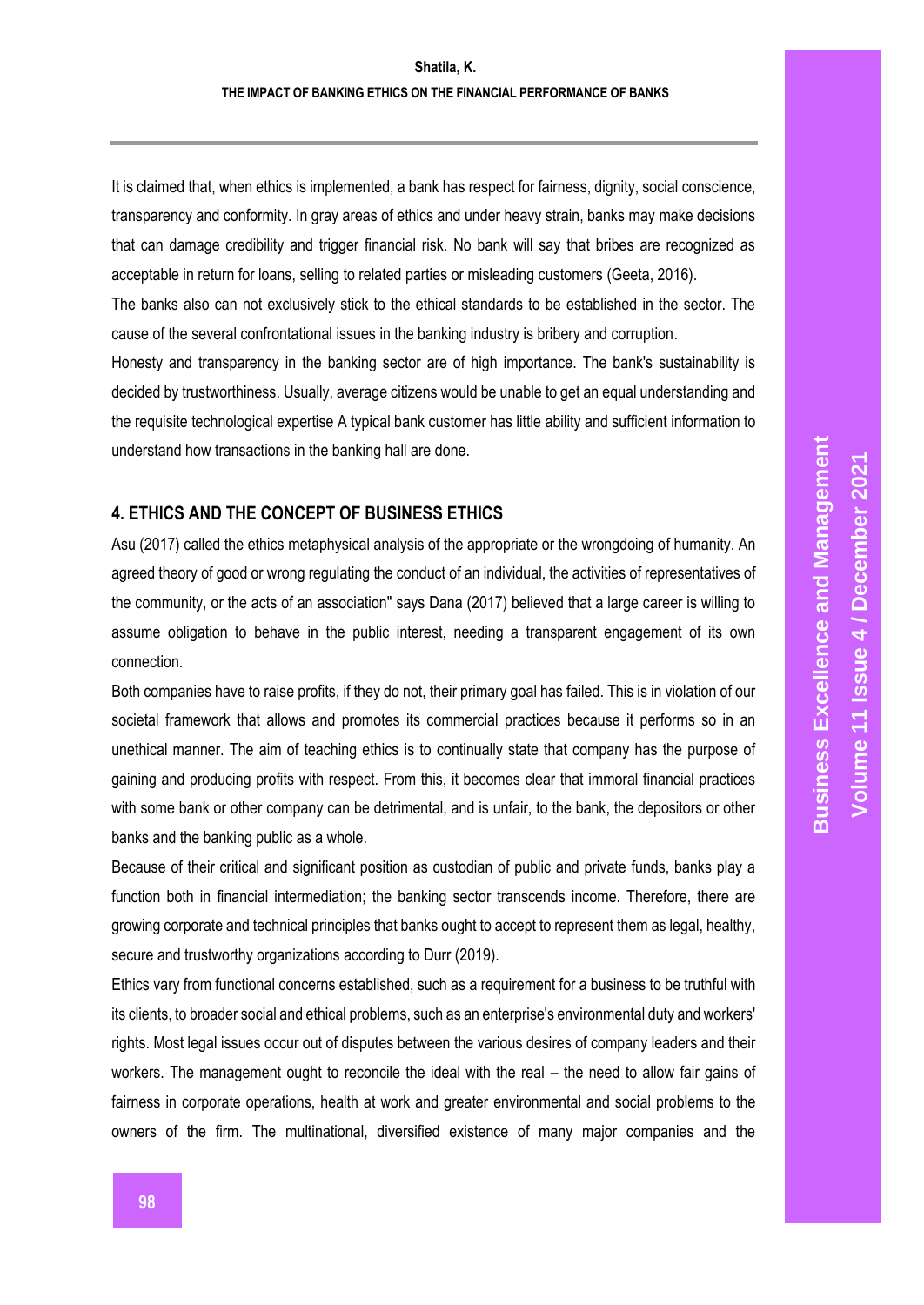sophistication of government laws that determine the limits of illegal activity combine render business problems much more complicated according to Hunt (2018).

#### **5. ROOTS OF UNETHICAL BEHAVIOR AND THE VALUE OF ETHICAL BEHAVIOR**

It is necessary to understand that corporate ethics are not separate from human ethics, the standards of good and wrong behavior that are widely recognized. We as people are told that deception and stealing is immoral is false and that it is honorable or correct to behave with honesty and honor, to protect what we believe is good and true. A variety of outlets, including our community, teachers, faith, and the media, provide the basic framework of professional behavior that controls us. An employee with a good sense of moral ethics is less prone to act unethically in a corporate setting according to Horng (2019).

Although the key goal of ethics is to determine the rightness of an activity rather than to measure how it contributes to greater corporate gain, there have been several attempts to evaluate the financial benefit of ethical behavior and good corporate citizenship. Most qualitative and interpretation research in this area are distinguished by a variety of analytical faults because the financial benefits in corporate ethics are not accurate according to Nugraha (2015).

Despite this, all such studies seem to foster an innate perception of corporate knowledge among entrepreneurs; honesty is the pillar of a viable enterprise and makes an significant contribution to the interest of shareholders. Perception studies indicate that diverse societies, sectors and countries are reliable. There is an increasing belief that ethical businesses, particularly in the long run, would be more effective than those not.

Within this new era, within fact, it is challenging to recognize the importance of business ethics without specific statistics. Nevertheless, case studies in multinational ethnic groups are abundant in the company sector. Recent findings have found that strong governance and corporate ethics practices improve company performance and market growth. Over 200 companies, consumers and executive officers (about one quarter of who are CEOs) were interviewed in 116 nations, each controlled about \$2 trillion of properties according to Geeta (2016).

The first indicate high rates of government, which in Central, Western Europe and Africa, imply premiums of 12-14%. Interestingly enough, the second study revealed that while more than half of all executives operate in public relations and lobby as tactics to address social and political issues, more successful approaches are used to improve commodity or process vulnerability accountability according to Ferrell (2018).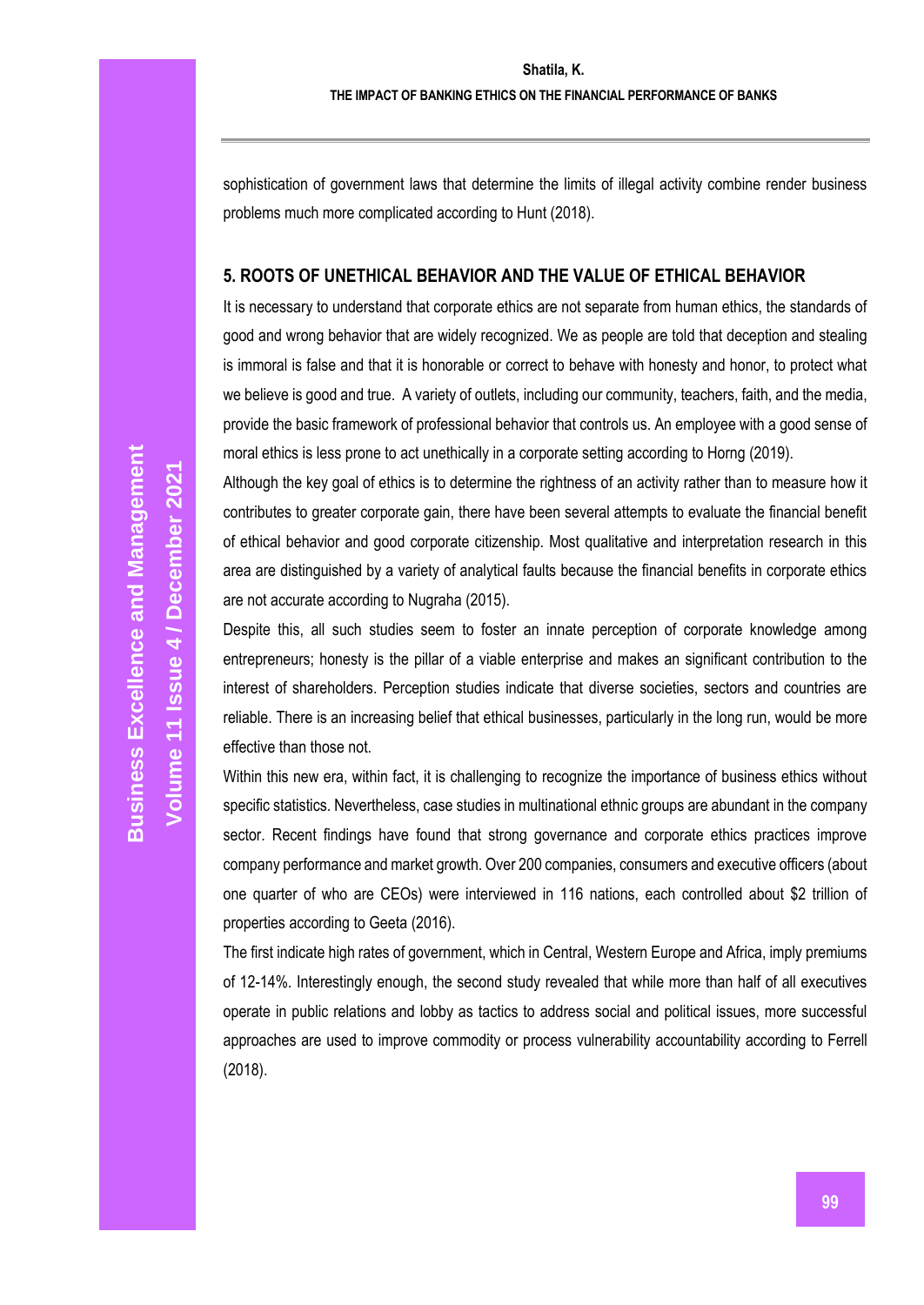## **6. FAILURE OF BUSINESS ETHICAL STANDARDS IN BANKING INDUSTRY**

The banking business is based on trust which is necessary due to imperfect information by customers' complex transactions and vulnerability. As they operate on risk and profitability, banks will stick to such ethical standards, including fair-mindedness, honesty, social justice, transparency and fairness, in banking and corporate ethics according to Haghighattalaba (2019).

There were numerous adverse effects of these "bad" banks on the economy. The banks had to increase the interest rate charged on private sector deposits and their rivals had to follow suit owing to this pressure on their balance sheet. Codes of corporate practices were developed in many jurisdictions in order to draw up a road-map to curb any of these immoral activities of corporations according to Jamal (2018).

The Sarbanes-Oxley Act 2002 in the States, in reaction to the Enron debacle, is a product of these standards of professional conduct. The scandal also indicted Arthur Andersen, one of Enron's largest accounting firms. In Addition, the SEC of Addition introduced in 2003, for public firms, the Code of Best Practices on Corporate Governance.

#### **7. INSTITUTIONALIZATION OF ETHICS**

Managers are responsible for creating an organizational atmosphere which increases ethical decisionmaking by institutionalizing them or making them necessary at the workplace, particularly in top decision maker positions.

This includes the implementation of ethical principles of people's everyday lives. This can be achieved in three ways: by the introduction of an appropriate corporate policy or code of ethics; by the usage of a officially appointed ethics committee); and through the creation of awareness and ethics systems for management (Horng, 2019).

A code of conduct, including ethical standards, will be included in the results assessment. In addition, several businesses relate wages and benefits to ethical conduct. Managers will always use the chance to encourage and foster ethical conduct. At the same time workplace disclosing inappropriate behavior will be promoted.

## **8. CODE OF ETHICS**

While corporate ethics has evolved, the company sector has expanded in recent years. Ethical standards have been influential in people's organizational practices. Nevertheless, it is therefore necessary to note that the establishment of a code of ethics is not the sole method of meeting an organization's ethical goals.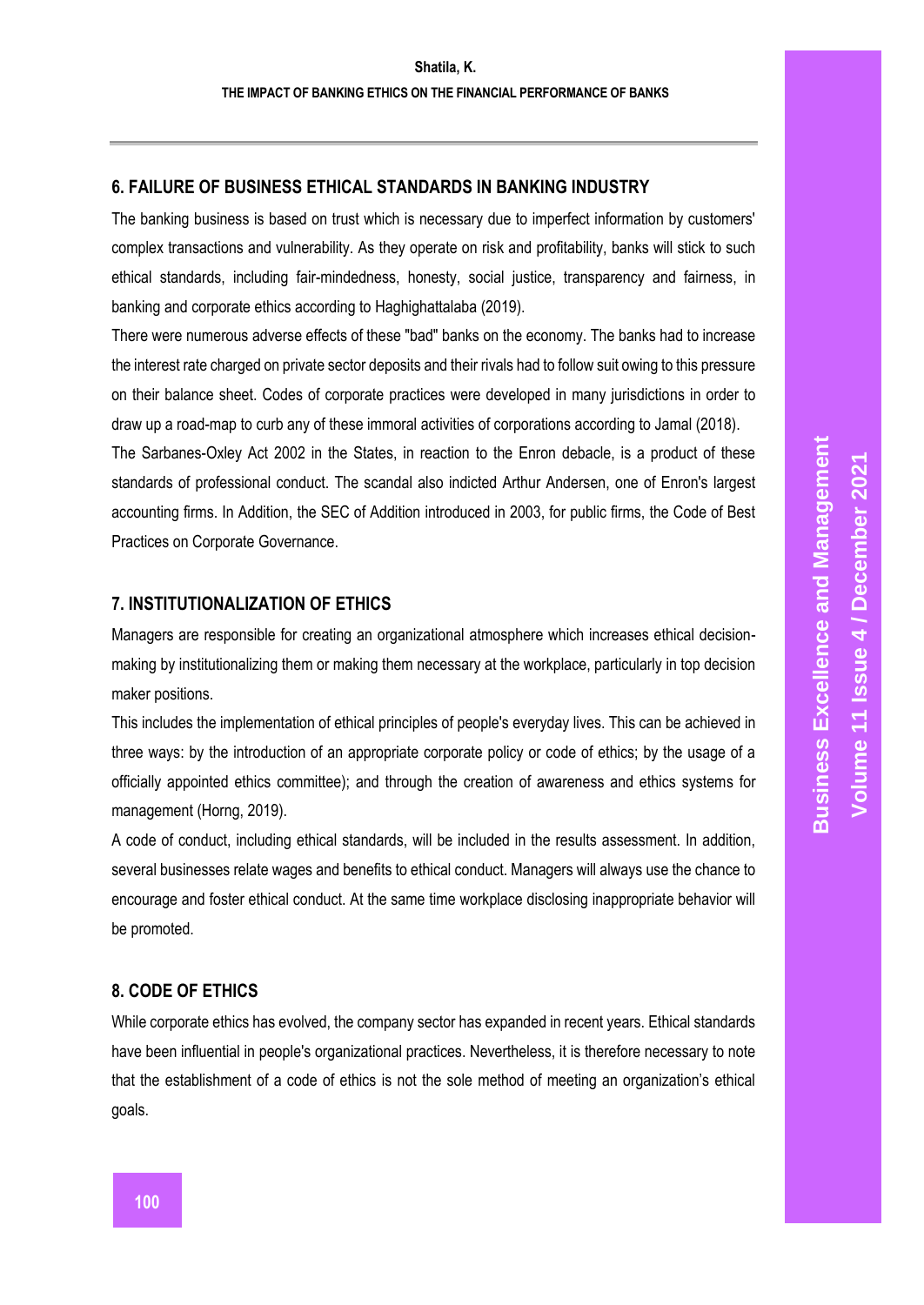#### **THE IMPACT OF BANKING ETHICS ON THE FINANCIAL PERFORMANCE OF BANKS**

Since the code of ethics was the very first method taken by executive executives, the company does not benefit optimally from the collection of rules of behavior if the system is applied and established in a single instrument. The biggest downside is that individuals in an organization may acquire a misjudging and security perception.

It is when individuals in an organization believe like they are prohibited from having their own freedom at work or should determine what is correct and wrong. An organization's code of ethics defines the basic principles and its structure and guarantees consistency with the organization's purpose and vision.

It typically specifies the actions of people employed in a company, which offers a belief structure that all representatives of a company ought to act by and that employees will follow in an organization as they interact with stakeholders in the organization. The groups affected can be internally as well as externally. The code of ethics drawn up by an organization is a guide by administrators and workers to work in a company.

It further defines the short- to long-term priorities of an organization through explaining to the outside community the fundamental principles of the company.

The workplace also behaves in a manner that explicitly determines the procedures by which companies function and evaluate all management and other personnel's actions and behaviors. A properly developed code of ethics for an entity will resolve an organization's ethical shortcomings and explains how an organization's actions will be governed. Ethics in an organization have been developed to resolve environmental concerns and also to control how people engage with the company, collaborate, secure goods marketed to consumers, how people give and accept gifts in an organization.

It states what causes, among other issues, conflict of interest and corruption. A variety of issues have to be discussed and a variety of actions have to be made in order for an individual to establish a collection of rules of ethics. (Chokprajakchat, 2017)

This includes the reason for which it is drawn up. In order to produce a successful draft, the company carries out a risk evaluation that defines how the entity progresses from the present state of affairs to the highly anticipated ethical organization.

There is an essential sound of speech for which the codes are published and transmitted and they play a significant role in their efficacy. It can vary from a prohibitive to a constructive one that serves the reason for which it is drawn up. Implementation means that the technology developed is applied in all of the organization's activities and is clear. It is not a moment when it is presented for a spotlight in the context of a writing word. The company must be seen to function under the specified company codes by enforcement (Beinstein, 2019).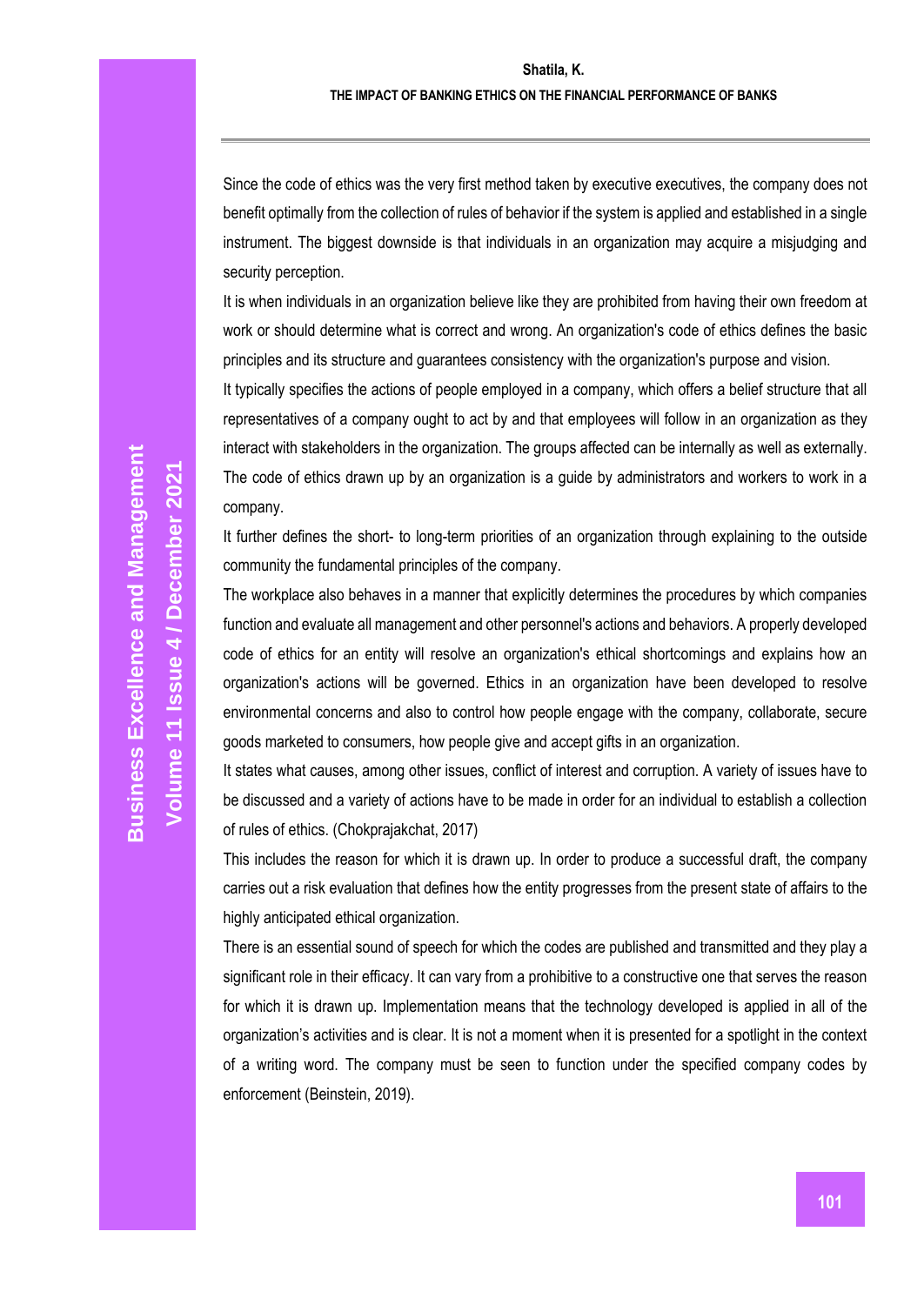## **9. MAKING DECISIONS IN BUSINESS ETHICS**

No structured system is used for ethics. This varies under various situations. In concept, it is abstract. Consequently, no consistent solution should be given to legal problems.

As the idea of ethics is primarily concerned with people, since even human beings have the ability and free will to do so. Two of the consequences were the Ethical 29 ruling attributable to the verdict. Each has a particular point of view. People have different ethical practices as well. Decisions about ethics thus differ between people. Ethical judgments are not universal and can differ from individual to individual.

Decision taking in an organization is a big activity of the business. It is the basis for achieving the goal properly. The business judgment would be legal. Ethical judgments lead to the correct and incorrect choice. However, we have already defined a condition in terms of justice through the vocabulary of right and wrong. There is therefore an essential identifying process which precedes this by evaluating circumstances and deciding whether they are primarily defined by these considerations.

In a business ethics judgment, both the owners and the public will benefit. Numerous factors influence the decision-making process. An ethical judgment is not only confined to them, it also involves a vast variety of certain cases. Similarly, immoral judgments have broad consequences that do not stop in themselves. Ethical choices are collective human acts. An act considered ethical or unethical must therefore be voluntarily the result of people's actions, without being forced into the act.

#### **10. IDENTIFYING THE POPULATION**

A whole collection of cases or community members shall be identified as a population. This refers to the cumulative number of individuals satisfying the criterion for selecting the study. Given the importance in this report, we concentrate on practitioners that satisfy those requirements.

At the time of data collection, respondents had to be specialists and had to be regarded in commercial banks. These concepts of commercial/retail banks in Lebanon were used to define profiles:

This means that we protect middle management, organizational level and top management. In this study, it is essential to cover all layers.

**Top management** determines goals and tactics and measures the group's cumulative efficiency. They are capable of determining the parameters workers are compensated and/or disciplined for their conduct, hence their willingness to encourage or prevent activities by enforcing policies according to the group's goals.

In order to reach the deadlines, **the middle managers** coordinate and monitor their departments. They also evaluate the efforts and behavior of their team's subordinates. This test will also be the foundation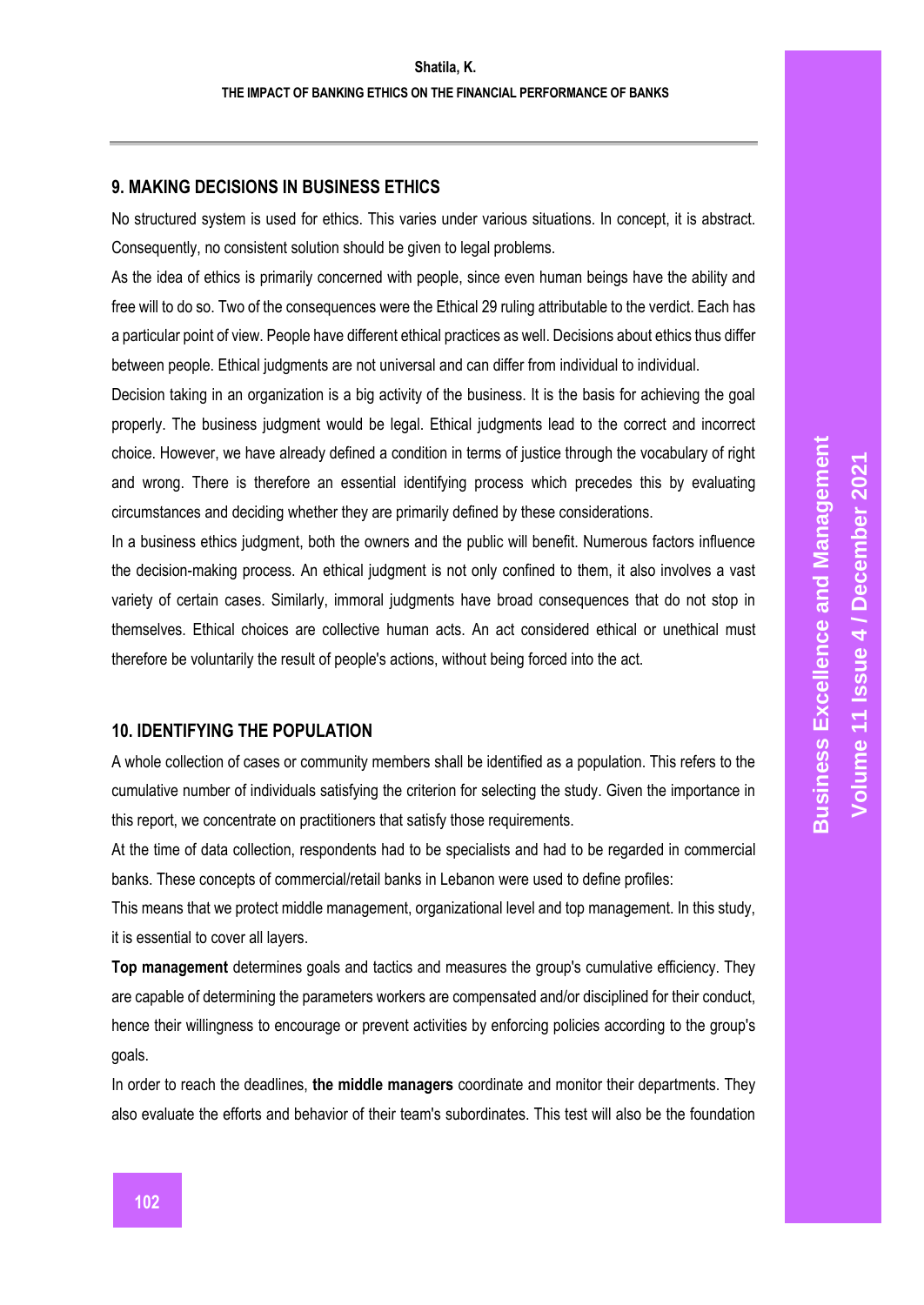on which an employee will be rewarded or disciplined. They might still be under strain when it comes to reaching objectives.

Finally, **the operational workers** adopt the methods and function to accomplish their goals. That is the front line, and it is in communication with consumers.

## **11. SAMPLING SIZE**

As articulated above, our total population is 2400. In order to come up with a suitable sample size, we referred to Krejcie and Morgan and their sample size table. This table indicates that for a population of 2400, one needs a sample size of 181 people to be 95% confident. This represents a margin of error of 5%.

#### **12. DATA COLLECTION**

In order to collect the data, the method used was the internet-mediated survey. The data was collected using Google Forms within a timeframe ranging between 5 February and 28 February.

## **13. DESCRIPTIVE STATISTICS FOR ATTITUDES**

| <b>TABLE 1. DESCRIPTIVE STATISTICS FOR ATTITUDES</b> |
|------------------------------------------------------|
| <b>Descriptive Statistics</b>                        |

|                                                                                                                | N   | Minimum | Maximum | Mean | Std. Deviation |
|----------------------------------------------------------------------------------------------------------------|-----|---------|---------|------|----------------|
| For the most part at work, there is no<br>right or wrong way to achieve the<br>bank's goals.                   | 181 |         | 5       | 3.79 | 1.049          |
| At work it is considered okay to play<br>dirty to win                                                          | 181 |         | 5       | 3.87 | .939           |
| The attitude in our bank is that<br>sometimes it is necessary to lie to<br>others in order to keep their trust | 181 |         | 5       | 3.48 | 1.200          |
| In our bank, the rules can be broken<br>in order to achieve banks goals                                        | 181 |         | 5       | 3.29 | 1.103          |
| The prevailing attitude in our bank is<br>that "nice guys finish last."                                        | 181 |         | 5       | 3.71 | 1.113          |
| In our bank the feeling is that the<br>ends justify the means                                                  | 181 |         | 5       | 3.13 | 1.249          |
| In our bank you have to be willing to<br>break some rules if that is what it<br>takes to get the job done      | 181 |         | 5       | 3.45 | 1.077          |
| Valid N (leastwise)                                                                                            | 181 |         |         |      |                |

Source: The Author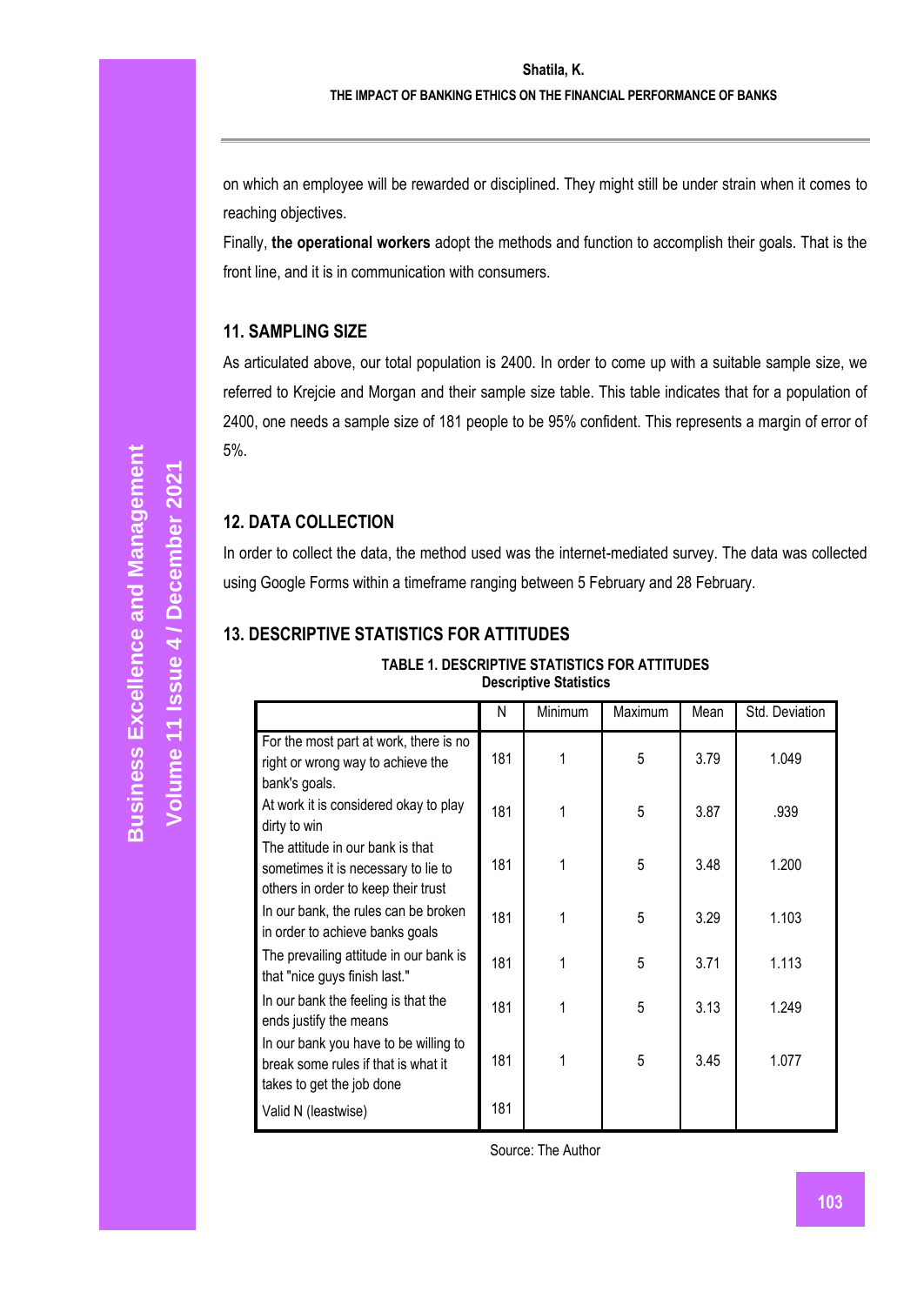The above table describes the descriptive statistics of attitudes to study the impact of banking ethics on financial performance. The N represents the sample addressed, as for the minimum and maximum represents the scale used to measure the questionnaire ranging from 1 (Strongly Agree) to 5 (Strongly Disagree), as for the mean it represents the average responses.

It can be noted that most of the respondents replied by neutral regarding the questions related to measure the attitudes of employees in the workplace since the statements related to this variable scored means of 3.79, 3.87, 3.48, 3.29, 3.71, 3.13 and 3.45 which falls into the neutral category according to the scale used in our study.

## *13.1 DESCRIPTIVE STATISTICS NORMS*

|                                                        | N   | Minimum | Maximum | Mean | Std. Deviation |
|--------------------------------------------------------|-----|---------|---------|------|----------------|
| The bank I currently work at applies an ethical policy |     |         |         |      |                |
| that is clear, that allows all colleagues to identify  | 181 |         | 5       | 3.92 | 1.027          |
| ethical situations when they arise, and helps them in  |     |         |         |      |                |
| their decision making                                  |     |         |         |      |                |
| The ethical decision making process employees          |     |         |         |      |                |
| have been prompted to use has often helped me          |     |         | 5       | 3.75 | 1.110          |
| identify potential ethical issues                      |     |         |         |      |                |
| Valid N (leastwise)                                    | 181 |         |         |      |                |

#### **TABLE 2. DESCRIPTIVE STATISTICS FOR NORMS Descriptive Statistics**

Source: The Author

The above table represents the descriptive statistics related to the norms variable, the two statements related to this variable scored a mean of 3.92 and 3.75 which falls into the neutral category according to the scale used in the research.

# *13.2 DESCRIPTIVE STATISTICS INTENTION*

#### **TABLE 3. DESCRIPTIVE STATISTICS FOR INTENTION Descriptive Statistics**

|                                                                                         | Ν | Minimum | Maximum I | Mean | Std. Deviation |
|-----------------------------------------------------------------------------------------|---|---------|-----------|------|----------------|
| Success means posting positive quarterly figures that will 181<br>increases share price |   |         |           | 3.46 | 108            |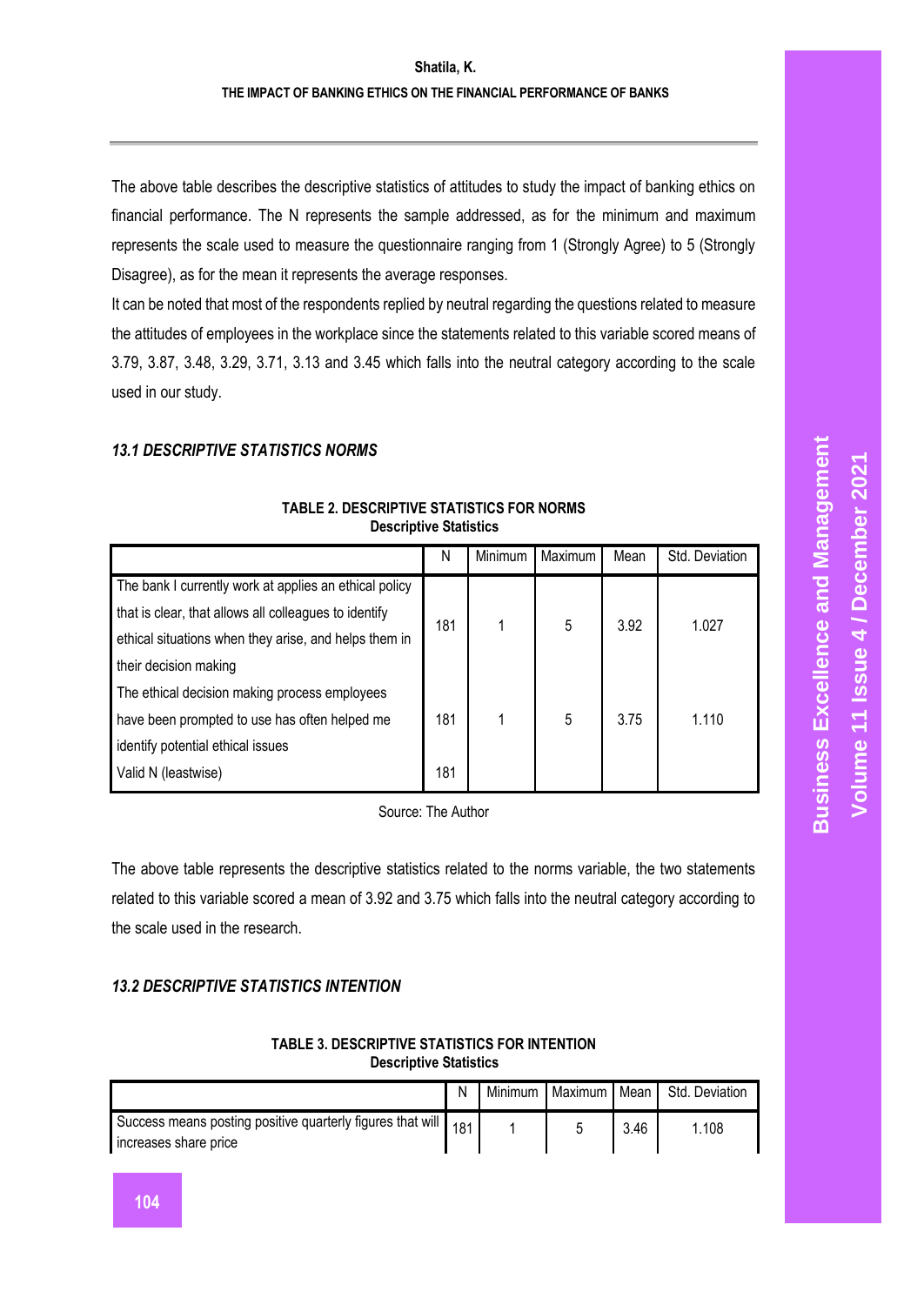#### **Shatila, K.**

#### **THE IMPACT OF BANKING ETHICS ON THE FINANCIAL PERFORMANCE OF BANKS**

| Shareholders' expectations are very high                                                                                                             | 181 | 5 | 3.25 | 1.106 |
|------------------------------------------------------------------------------------------------------------------------------------------------------|-----|---|------|-------|
| Shareholders' expectations increase year on year                                                                                                     | 181 | 5 | 3.34 | 1.137 |
| High shareholders' expectations can only be met by a firm<br>in our industry if it uses an extremely aggressive approach<br>in sales                 | 181 | 5 | 3.56 | 1.051 |
| High shareholders' expectations create greater pressure<br>on bankers which could result in decrease sales to meet<br>individual performance targets | 181 | 5 | 3.55 | .951  |
| Valid N (leastwise)                                                                                                                                  | 181 |   |      |       |

Source: The Author

The above table describes the statements related to the intention variable of the research, and it can be noticed that most of the respondents scored a mean ranging between 3.25 and 3.55 falling into the neutral category according to the used scale.

# **14. REGRESSION ANALYSIS**

**TABLE 4. REGRESSION ANALYSIS Model Summary**

|       |     |     | Model R   R Square   Adjusted R Square   Std. Error of the Estimate |
|-------|-----|-----|---------------------------------------------------------------------|
| .870ª | 757 | 753 | .01283                                                              |

a. Predictors: (Constant), Intention, Attitudes, Norms, ROE

| Model        | <b>Unstandardized Coefficients</b> |            | <b>Standardized Coefficients</b> |         | Sig. |
|--------------|------------------------------------|------------|----------------------------------|---------|------|
|              | B                                  | Std. Error | <b>Beta</b>                      |         |      |
| (Constant)   | $-0.005$                           | .005       |                                  | $-.965$ | .336 |
| Intention    | .162                               | .046       | .168                             | 3.555   | .002 |
| Attitudes    | .580                               | .052       | .524                             | 11.091  | .001 |
| <b>Norms</b> | .313                               | .046       | .328                             | 6.831   | .001 |

**Coefficients**

a. Dependent Variable: ROE

Source: The Author

**Volume 11 Issue** 

**/ December 2021**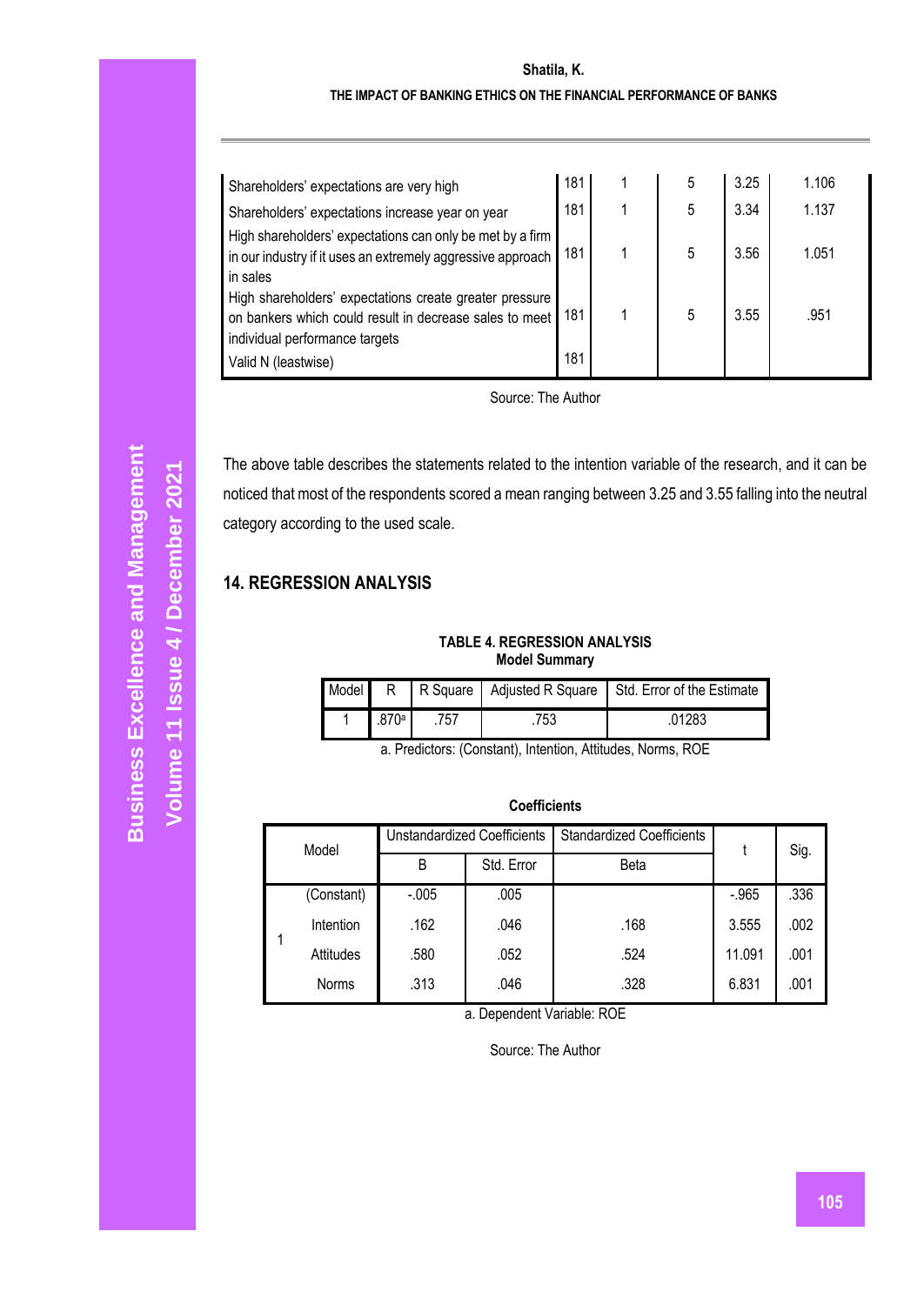Preference to the mentioned regression analysis, we aim to test whether the hypothesis is rejected or accepted based on a margin error of 5%. If the significance level showed a margin error below than 5%, then the null hypothesis will be rejected and the alternative one will be accepted and vice versa.

It can be noticed from the above table that intention Significance level of (0.002) and a T-Test of 3.55, attitudes scored a significance of (0.001) and a T-Test of 11.091 and norms scored a significance of (0.001) and a T-Test of 6.831. Since all the significance levels are below than 0.05 and the T-Test is above 2, this means that there is a direct relationship between intention, attitudes, norms and ROE, and by that the following can be determined:

Thus, the following regression formula can be determined:

 $Y = A + BX1 + BX2 + BX3$ 

 $Y =$  dependent variable,  $A =$  constant,  $B =$  Betta variations and  $X =$  independent variables ROE = -0.05 + 0.162 intention + 0.580 attitudes + 0.313 norms

This can define the following:

- For every one unit increase in intention, the ROE tends to be affected by 0.162 units;
- For every one unit increase in attitudes, the ROE tends to be affected by 0.580 units;
- For every one unit increase in attitudes, the ROE tends to be affected by 0.313 units.

**15. INTERVIEW FINDINGS**

**Interview one had been conducted** with a bank branch manager in Lebanon, and the findings from the hypothesis test were that strategic aggression, competitive strength and long-term guidance have an important impact on the industry's anomie. Based on these results, the study is aimed at reviewing the ethics standards and codes of conduct in selected banks to examine the current mechanisms structured to discourage immoral behaviors.

In order to determines if instruction in the moral decision making phase was given, the codes of behavior and ethics of the chosen banks were screened. They were also tested in line with the results of the test hypothesis in order to identify clear policies that include employee conditions that regulate or restrict anomaly through variables like strategic aggression, competitive strength and long-term orientation.

**Interview Two** had been conducted with the HR department in a Lebanese Bank and he stated that banks got more assistance in the code of conduct or code of ethics on decision making, outside the declarations of principles and planned employees' behavior. Which means that support in the form of questions can be asked by staff before a decision is taken.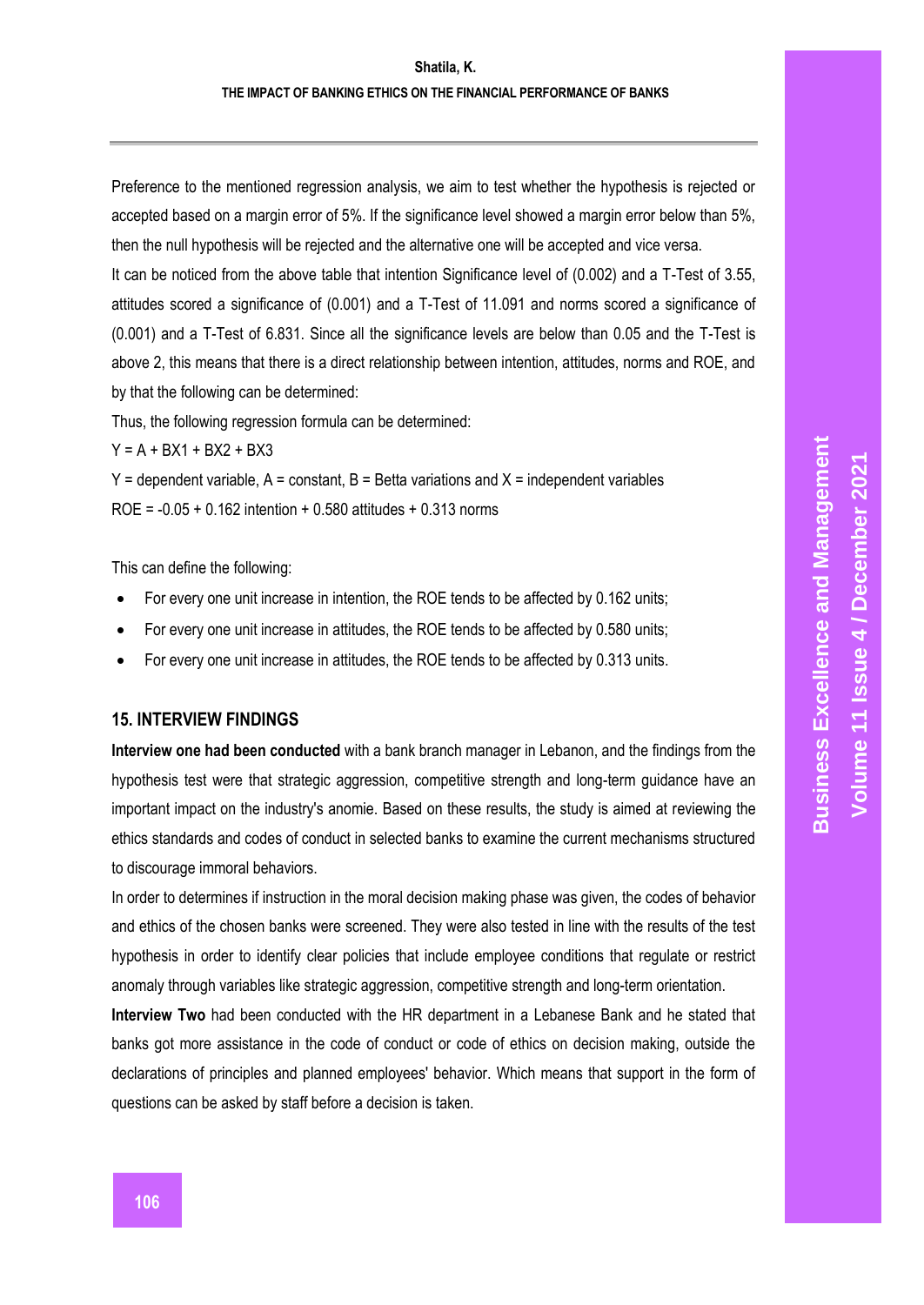Corporate policies enable a culture to be created in a company. Ethical rules, legislation and regulations include a starting base, which enables workers to define and form their obligations in a manner that is compliant. The decision/action of the employees could be strongly influenced in the event of an ethical question, given the applicable law and organization policies. Both banks who have policy guidelines invite staff to at least take this factor into account. In particular, during decision-making banks require their staff to understand legal and business practices.

**Interviewee three stated** that banks which provide employees with a basis for decision-making shall incorporate into the list of considerations the potential effects of decisions or acts on the banks and shareholders. Any banks are not limited to customers or the bank alone to weigh the implications. But banks want their workers to take into account the impact of their decisions on the firm.

Unlike the impact of the actions on the bank, in their decision-making guidance and collection of factors, both banks do not define the effect of actions on consumers. These banks account with unique implications for consumers. Although they don't discuss customers in particular, the decision-making guidelines often include customers, as the implications are often foreseen for workers without any restriction.

## **16. MAIN FINDINGS**

The following table addresses the interviews done with six principles based on principle of sustainable banking, and the following are the results:

|                    | <b>Principles of Sustainable Banking</b>                                                                               | <b>Dimensions</b> |
|--------------------|------------------------------------------------------------------------------------------------------------------------|-------------------|
| <b>Principle 1</b> | Triple bottom line approach at the heart of the business model                                                         | F.S.E             |
| <b>Principle 2</b> | Grounded in communities, serving the real economy and<br>enabling new business models to meet the needs of both        | F.S               |
| <b>Principle 3</b> | Long-term relationships with clients and a direct understanding<br>of their economic activities and the risks involved | F.S               |
| Principle 4        | Long-term, self-sustaining, and resilient to outside disruptions                                                       | F                 |
| Principle 5        | Transparent and inclusive governance                                                                                   | G                 |
| Principle 6        | All of these principles embedded in the culture of the bank                                                            | S,G               |

Source: The Author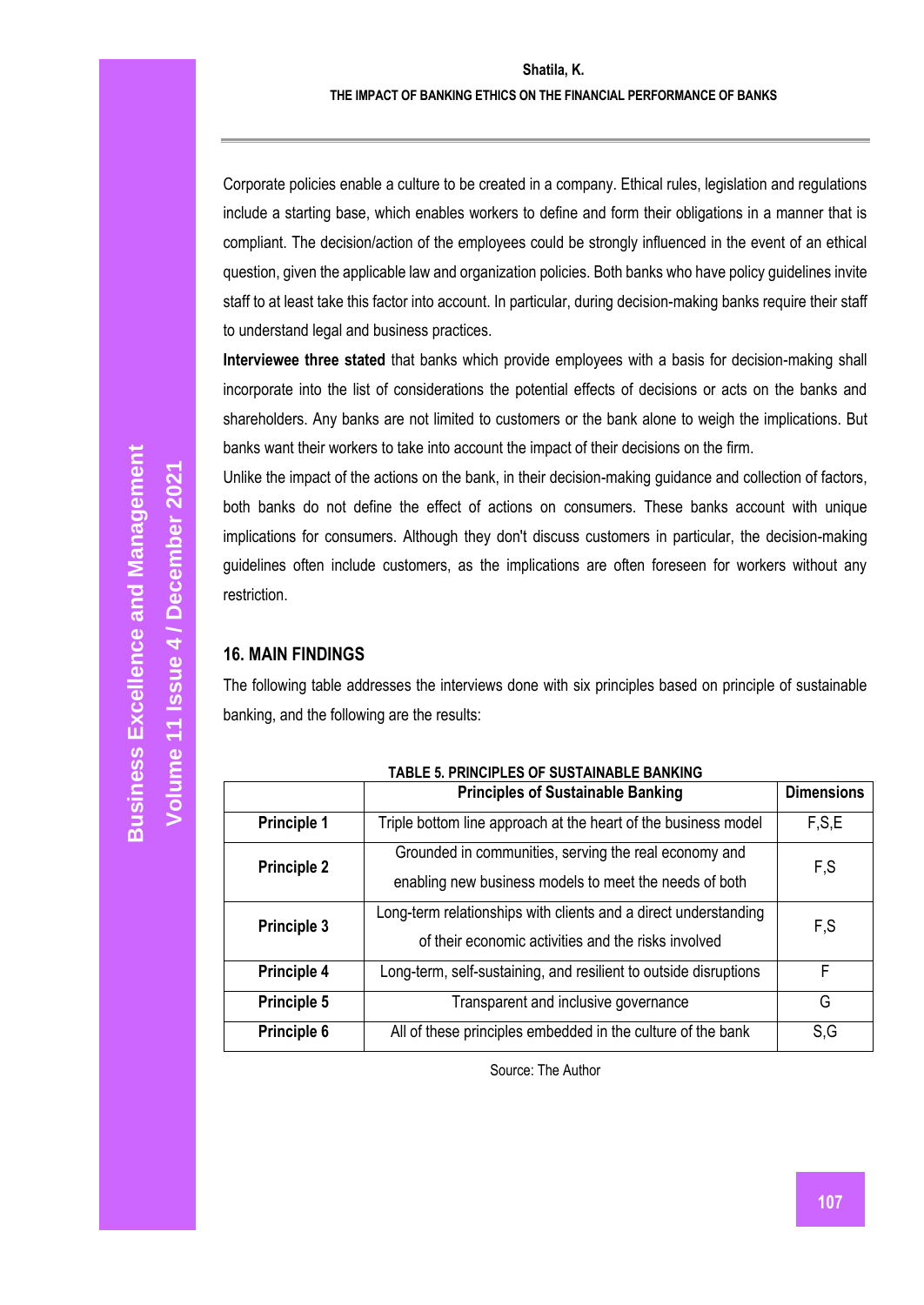Note: Abbreviations for dimensions: F – financial, S – social, E – environmental, G – corporate governance.

Any banks do not see and integrate ethics in their whole enterprise as a barrier to their success or activities. The so-called ethical banks are not a single business model since they arise from diverse historical contexts and represent real market conditions. There are banks based on anthroposophy and banks based on a pledge to support societies that have developed them, green banks and banks that combat poverty unbanked by microfinance in emerging economies. All of them place employees first and share ideals of sustainability, openness, tolerance and integration.

A number of member organizations, normally conditioned by a collection of standards, were formed to link potential leaders in the sector. In order to be used as the main grouping of ethical banks and help to differentiate between them and traditional banks, the six sustainable banking principles synthesized in the GABV are used. While the standards primarily summarize all member banks of the GABV, they may usually be extended in the industry. The Principles and other sustainable systems in economics and finance are often apparently identical.

The conception of universality stipulates that an event does not, where implemented uniformly, negate its maxim such that its outcomes remain consistent with original purposes, whereas the Formula of the End of itself focuses on employees, who must still be the ultimate objective. The two rules are generally used without regard to distance, but if the formulas of universality and civilization are combined and projected in time we get nothing short of the idea of survival.

A sustainable activity may be characterized by the ethical framework as one that does not explicitly or indirectly affect employees, in the society and the period. It must be said that indirect damage may be achieved by developing harmful social environments and waste.

Ethical banks should not have profitability as their prime objective in accordance with the humanity formula. Instead, they are targeted at meeting human interests, including decent environmental standards, and financial sustainability is an integral prerequisite for that. Financial sustainability however does not simply entail optimizing benefit and long-term stability over short-term performance.

Profitability and volatility are very critical, but ethical banks are placing at least the same focus on other financial success metrics that overlap to a certain degree with the corporate social factor. Examples of such steps might be debt loss rates or share of assets exposed to the real economy.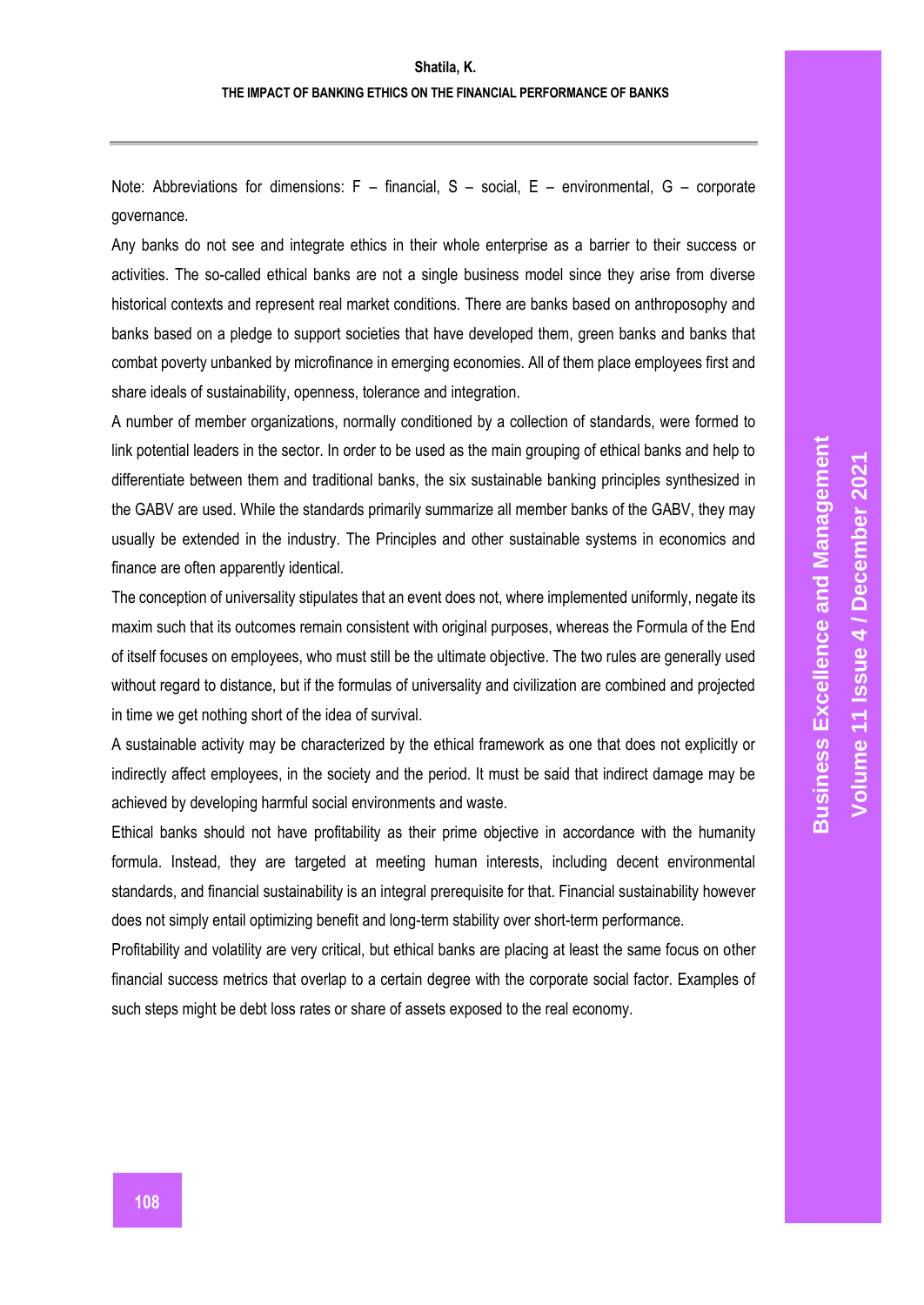## **17. IMPLICATIONS OF THE STUDY**

Many studies have been conducted in the field of business ethics with the aim to understand the influencers of employee's behavior at work. However most of these studies focused on industries other than the banking industry.

Furthermore none of the studies focused on the factors built in the banking industry in the effort to understand the forces influencing employee behavior. In light of this, the original findings of this research generate a number of implications on banks and on the governments and regulators.

#### **18. LIMITATION OF THE RESEARCH AND OPPORTUNITIES FOR FUTURE RESEARCH**

The research had to overcome a scarcity of materials in the literature concerning ethics management and governance in the banks. Furthermore some of the factors that were tested as independent variable in this research were not observed in the literature. This forced the development of new subscales.

The researcher had to work around issues related to the data protection policies of the institutes where members were targeted.

The stratified random sampling was based on the number of years of experience of the members as the institutes refused to provide details such as the job titles, contacts and banks where the members worked. However the questionnaire was designed to gather personal information with the consent of the participants.

Furthermore, many difficulties were encountered to have an acceptable response rate. The number of respondents could have been much greater were it not for the sensibility of the topic of ethics.

As participation was voluntary, the participants may by nature have a strong sense which, coupled with the efforts institutes invest into raising awareness regarding the importance of ethics in the banking industry, could make the sample in this study less representative of the reality.

Finally, the research focuses only on bank employees that hold positions with responsibilities directly contributing to the core activities of the firm. Support staffs were not considered in this research despite also working in the banking industry and sometimes also facing great pressures to behave unethically.

## **19. OPPORTUNITIES FOR FURTHER RESEARCH**

Although the research has identified factors in the banking industry that influence the behavior of employees and although it has sought to identify the frameworks of preventions applied in the banking industry, a lot more research is necessary to understand all the mechanics of those forces and formulate a clear and definite framework that take these into account to curb unethical behaviors, while remaining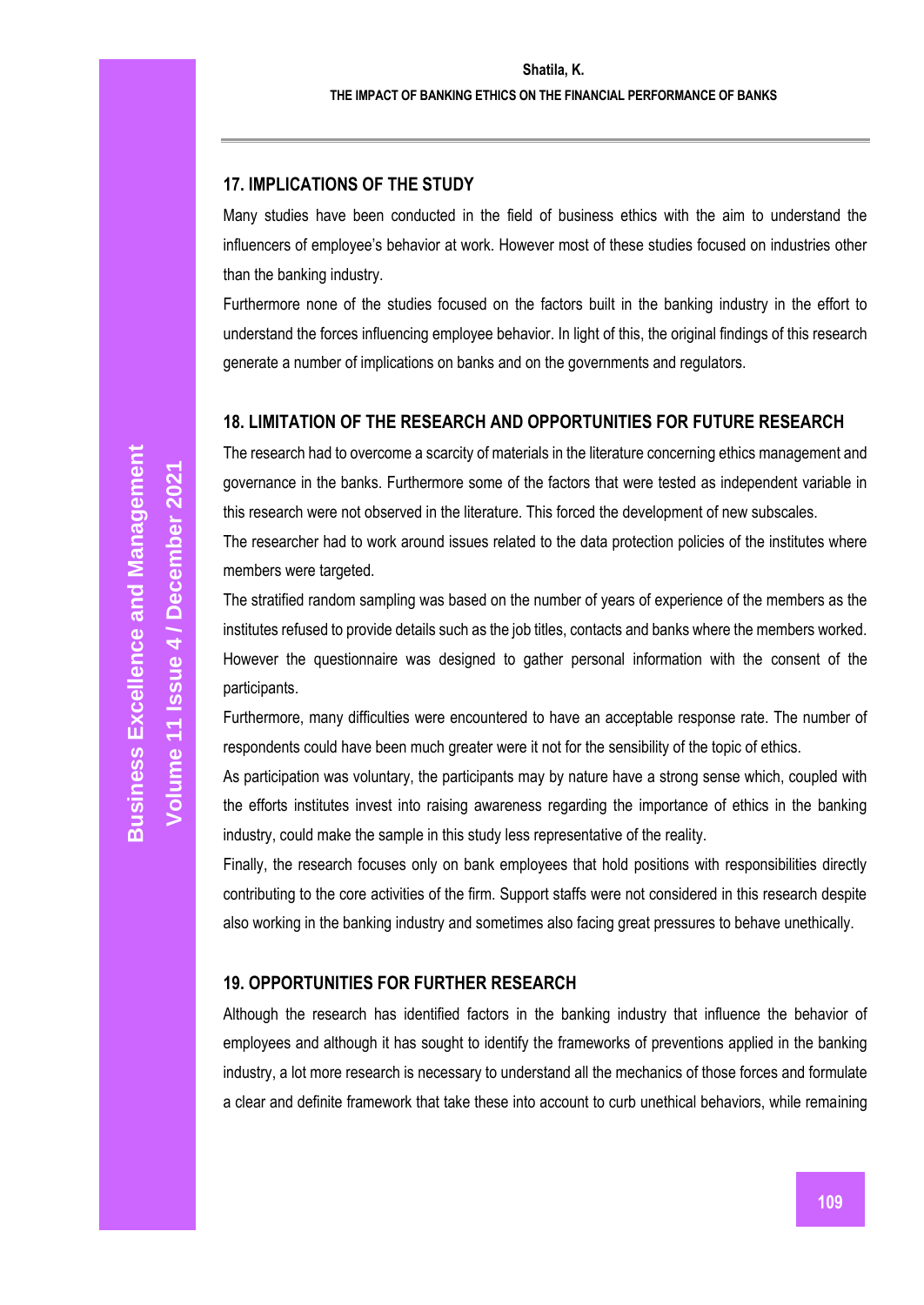objective. Based on the premise that each industry has its particularities, future research could also be inspired by this study to also identify factors influencing employee behaviors in other industries.

Also, with regards to the banking industry the next step would be to study whether the way the factors identified in this research influence behaviors in the banking industries changes depending on the market form. This would entail measuring these influences in different countries and comparing them. Further research on external factors outside of the companies' sphere of influence should also be done. Such research would imply that the responsibilities of the management of ethics does not rest solely on the companies, rather it would be by nature participative and would require efforts from all stakeholders that are found to influence.

Finally, more research should be conducted in order to understand the sizable gap that exists between ethics and the interest of employees and banks, and propose theories designed to align them.

#### **REFERENCES**

- Albu, R.G., Mandru, L., Titus, S. (2020). Impact of Ethics upon Business Success. *Vision 2020: Sustainable Economic development, Innovation Management, and Global Growth*. University of Brașov, Romania, 203-211
- Abdulkareem, M., Zuhaira, M. (2017). The Effect of Religious Beliefs, Participation and Values on Corruption: Survey Evidence from Iraq. *International Journal of Advanced Computer Science and Applications*, 8(8): 302-305*.*
- Ali, M. & Azmi, W., (2016) Religion in the Boardroom and its impact on Islamic Bank's Performance*, Review of Financial Economics*. <https://doi.org/10.1016/j.rfe.2016.08.001>
- Asu, D. Y. (2017). Status of Ownership of State-Owned Enterprises (BUMN) Persero Once Owned By Private Parties. *IUS Journal of Law and Justice Studies*, 5(2): 178-188.
- Chokprajakchat. (2017). Incorporating the Code of Ethics. *Journal of Ethics and Strategic Management*, 25-33.
- Çelikdemir, DZ, & Tukel, I. (2015). Incorporating Ethics into Strategic Management with Regards to Generation Y's view of Ethics. Procedia - *Social and Behavioral Sciences*, 207(1): 528-535.
- Chokprajakchat, S., Nittaya, S. (2017). Implementation of the code of professional ethics for Thai civil servants. *Elsevier BV Bangkok*, Thailand, 38(2): 129-135 <https://doi.org/10.1016/j.kjss.2016.03.004>
- Durr, E. (2019). Urban ethics: Towards a research agenda on cities, ethics and normativity. *Elsevier Ltd*. Munich, Germany, 1-11
- Dekerckhove. (2017). The impact of corporate social responsibility on organizational performance. *Journal of Ethics Management*, pp. 25-45.
- Ferrell, OC., Harrison, D., Ferrell, L., Hair, J. (2018). Business ethics, corporate social responsibility, and brand attitudes: An exploratory study. *Elsevier Inc*. United States of America, 95(1): 491-501 <https://doi.org/10.1016/j.jbusres.2018.07.039>